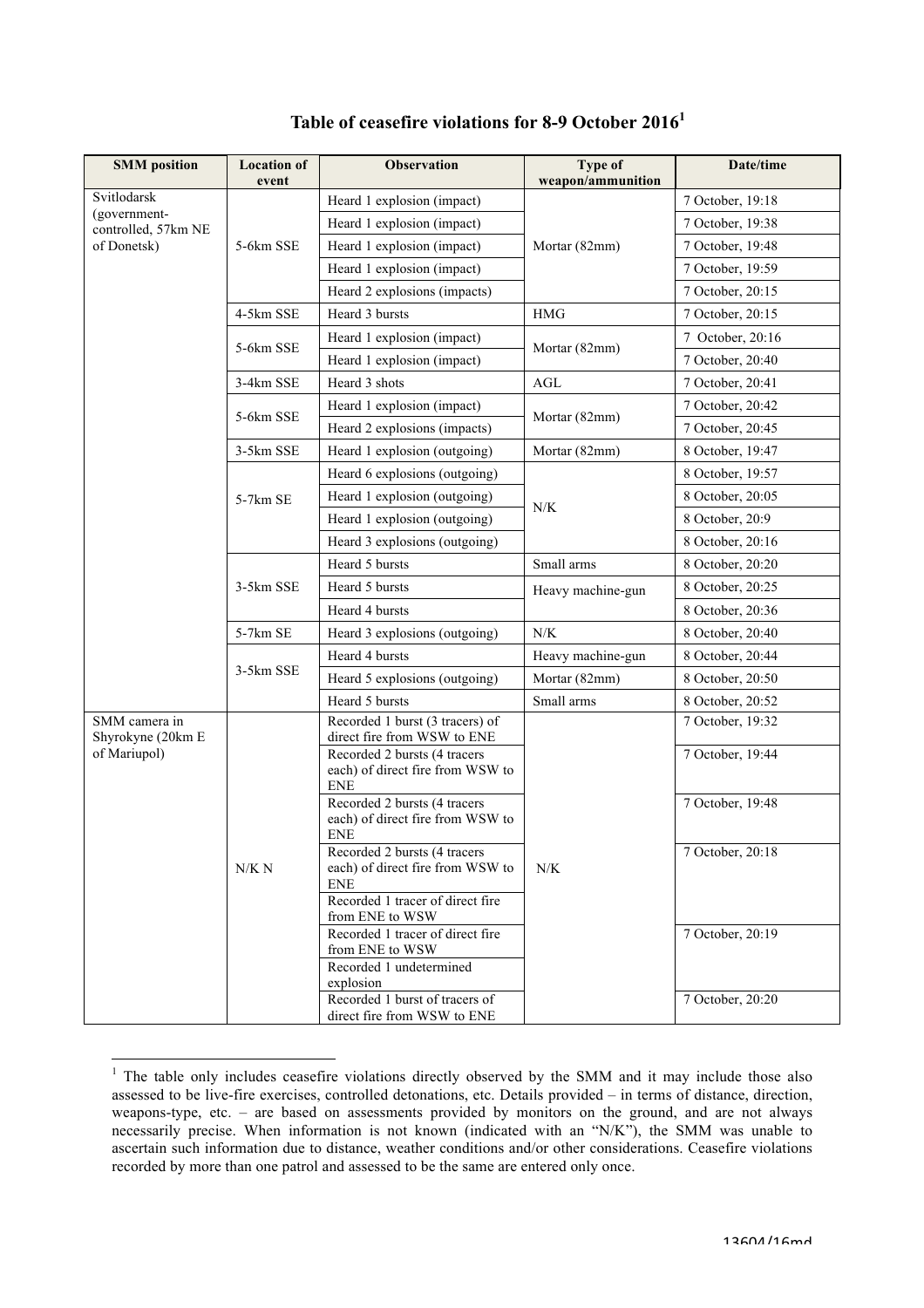|  |          | Recorded 8 bursts of direct tracer                         |     | 7 October, 20:21 |
|--|----------|------------------------------------------------------------|-----|------------------|
|  |          | fire from WSW to ENE                                       |     |                  |
|  |          | Recorded 27 bursts of direct                               |     |                  |
|  |          | tracer fire from ENE to WSW                                |     |                  |
|  |          | Recorded 1 burst (8 tracers) of                            |     | 7 October, 20:22 |
|  |          | direct fire from ENE to WSW                                |     |                  |
|  |          | Recorded 1 tracer of direct fire                           |     |                  |
|  |          | from WSW to ENE                                            |     |                  |
|  |          | Recorded 1 burst (at least 38                              |     | 7 October, 20:24 |
|  |          | tracers) of direct fire from WSW                           |     |                  |
|  |          | to ENE                                                     |     |                  |
|  |          | Recorded 9 bursts of direct tracer                         |     | 7 October, 20:25 |
|  |          |                                                            |     |                  |
|  |          | fire from ENE to WSW<br>Recorded 9 bursts of direct tracer |     |                  |
|  |          |                                                            |     |                  |
|  |          | fire from WSW to ENE                                       |     |                  |
|  |          | Recorded 1 burst (at least 17                              |     |                  |
|  |          | tracers) of direct fire from ENE                           |     |                  |
|  |          | to WSW                                                     |     |                  |
|  |          | Recorded 1 tracer of direct fire                           |     | 7 October, 20:26 |
|  |          | from ENE to WSW                                            |     |                  |
|  |          | Recorded 2 bursts (2 tracers                               |     | 7 October, 20:27 |
|  |          | each) of direct fire from WSW to                           |     |                  |
|  |          | ENE                                                        |     |                  |
|  |          | Recorded 2 undetermined                                    |     | 7 October, 20:32 |
|  |          | explosions                                                 |     |                  |
|  |          | Recorded 3 tracer of direct fire                           |     |                  |
|  |          | from ENE to WSW                                            |     |                  |
|  |          | Recorded 1 undetermined                                    |     | 7 October, 20:33 |
|  |          | explosion                                                  |     |                  |
|  |          | Recorded 1 tracer of direct fire                           |     |                  |
|  |          | from WSW to ENE                                            |     |                  |
|  |          | Recorded 3 tracers of direct fire                          |     | 7 October, 20:41 |
|  | $N/K$ NE | from WSW to ENE                                            |     |                  |
|  |          | Recorded 5 tracers of direct fire                          |     | 7 October, 20:45 |
|  |          | from WSW to ENE                                            |     |                  |
|  |          | Recorded 1 burst (at least 17                              |     |                  |
|  |          | tracers) of direct fire from WSW                           |     |                  |
|  |          | to ENE                                                     |     |                  |
|  |          | Recorded 9 tracers of direct fire                          |     | 7 October, 20:47 |
|  |          | from WSW to ENE                                            |     |                  |
|  |          | Recorded 1 tracer of direct fire                           |     | 7 October, 21:01 |
|  |          | from WSW to ENE                                            |     |                  |
|  |          | Recorded 1 tracer of direct fire                           |     | 7 October, 21:35 |
|  |          | from WSW to ENE                                            |     |                  |
|  |          | Recorded 1 tracer of direct fire                           |     | 7 October, 21:39 |
|  |          | from WSW to ENE                                            |     |                  |
|  |          | Recorded 1 tracer of direct fire                           |     | 7 October, 21:40 |
|  |          | from WSW to ENE                                            |     |                  |
|  |          | Recorded 1 tracer of direct fire                           |     | 7 October, 21:41 |
|  |          | from WSW to ENE                                            |     |                  |
|  |          | Recorded 1 tracer of direct fire                           |     | 7 October, 21:42 |
|  |          | from WSW to ENE                                            |     |                  |
|  |          | Recorded 3 tracers of direct fire                          |     | 7 October, 21:44 |
|  |          | from WSW to ENE                                            |     |                  |
|  |          | Recorded 1 tracer of direct fire                           |     | 7 October, 21:50 |
|  |          | from WSW to ENE                                            |     |                  |
|  |          | Recorded 1 tracer of direct fire                           |     | 7 October, 21:51 |
|  |          | from WSW to ENE                                            |     |                  |
|  |          |                                                            |     |                  |
|  |          | Recorded 1 airburst                                        |     | 8 October, 13:44 |
|  |          | Recorded 1 tracer of direct fire                           |     | 8 October, 19:56 |
|  |          | from W to E                                                |     |                  |
|  | N/K NE   | Recorded 1 tracer of direct fire                           | N/K | 8 October, 19:57 |
|  |          | from W to E                                                |     |                  |
|  |          | Recorded 1 tracer of direct fire                           |     | 8 October, 19:58 |
|  |          | from NW to SE                                              |     |                  |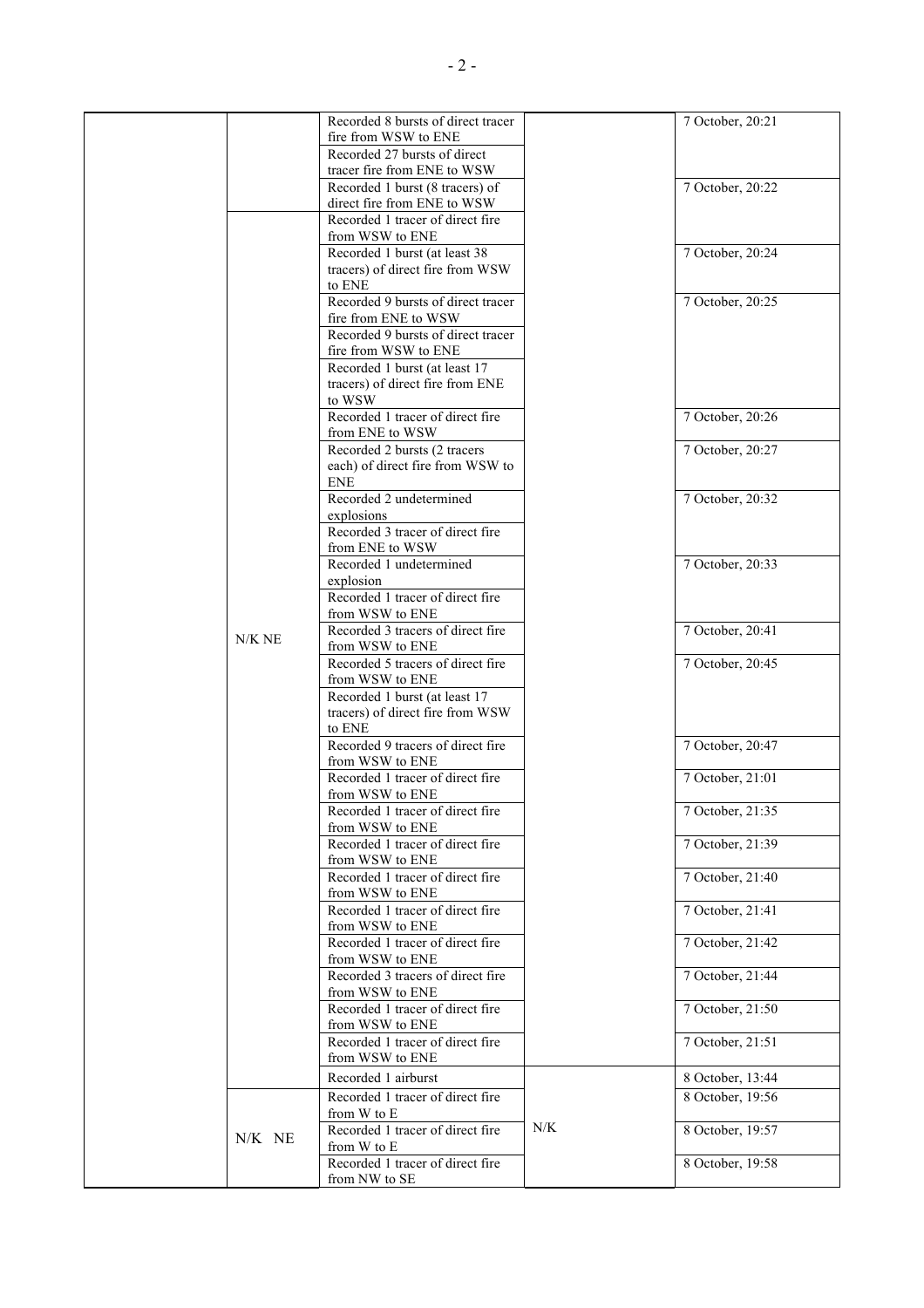|                                            |                      | Recorded 1 tracer of direct fire                |                             | 8 October, 20:14                     |
|--------------------------------------------|----------------------|-------------------------------------------------|-----------------------------|--------------------------------------|
| Horlivka                                   |                      | from NW to SE                                   |                             |                                      |
| ("DPR"-controlled,<br>39km NE of Donetsk)  | $4-5km S$            | Heard 20 shots                                  | Anti-aircraft gun (ZU-      | 7 October, 19:35-19:38               |
|                                            |                      | Heard 8 shots                                   | 23mm)                       | 7 October, 19:39                     |
|                                            |                      | Heard 8 shots                                   |                             | 7 October, 19:55                     |
|                                            | 4-5km NW             | Heard 9 shots<br>Heard 1 undetermined explosion | $\operatorname{AGL}$<br>N/K | 7 October, 20:15<br>9 October, 16:58 |
|                                            |                      |                                                 |                             |                                      |
|                                            | $4-5km$ W            | Heard 17 bursts                                 | Heavy machine gun           | 9 October 17:16-17:18                |
|                                            |                      | Heard 4 shots                                   | AGL                         | 9 October 17:22-17:24                |
| Park Inn Hotel                             |                      | Heard 4 undetermined explosions                 |                             | 7 October, 22:07                     |
| ("DPR"-controlled,<br>Donetsk city centre) |                      | Heard 2 undetermined explosions                 |                             | 7 October, 22:15                     |
|                                            |                      | Heard 1 undetermined explosion                  |                             | 7 October, 22:19                     |
|                                            |                      | Heard 2 undetermined explosions                 |                             | 7 October, 22:24                     |
|                                            |                      | Heard 2 undetermined explosions                 |                             | 7 October, 22:26                     |
|                                            |                      | Heard 4 undetermined explosions                 |                             | 7 October, 22:27                     |
|                                            |                      | Heard 3 undetermined explosions                 |                             | 7 October, 22:29                     |
|                                            |                      | Heard 4 undetermined explosions                 |                             | 7 October, 22:33                     |
|                                            |                      | Heard 1 undetermined explosion                  |                             | 7 October, 22:34                     |
|                                            | 5-7km SSW            | Heard 3 undetermined explosions                 |                             | 7 October, 22:35                     |
|                                            |                      | Heard 1 undetermined explosion                  |                             | 7 October, 22:40                     |
|                                            |                      | Heard 1 undetermined explosion                  | N/K                         | 7 October, 22:41                     |
|                                            |                      | Heard 1 undetermined explosion                  |                             | 7 October, 22:47                     |
|                                            |                      | Heard 3 undetermined explosions                 |                             | 7 October, 23:38                     |
|                                            |                      | Heard 2 undetermined explosions                 |                             | 7 October, 23:42                     |
|                                            |                      | Heard 1 undetermined explosion                  |                             | 7 October, 23:56                     |
|                                            |                      | Heard 2 undetermined explosions                 |                             | 8 October, 00:13                     |
|                                            |                      | Heard 2 undetermined explosions                 |                             | 8 October, 00:17                     |
|                                            | 8-10km<br><b>SSW</b> | Heard 3 undetermined explosions                 |                             | 8 October, 00:33                     |
|                                            |                      | Heard 1 undetermined explosion                  |                             | 8 October, 00:39                     |
|                                            |                      | Heard 1 undetermined explosion                  |                             | 8 October, 00:43                     |
|                                            |                      | Heard 4 undetermined explosions                 |                             | 8 October, 00:49                     |
|                                            | $6-8km$ S            | Heard 10 undetermined                           |                             | 8 October, 22:26 - 22:28             |
|                                            |                      | explosions<br>Heard 1 undetermined explosion    | N/K                         | 8 October, 22:45                     |
| SMM camera in                              |                      |                                                 |                             | 8 October, 10:26                     |
| Avdiivka                                   | 4-5km ESE            | Recorded 1 explosion (impact)                   |                             |                                      |
| (government-                               |                      | Recorded 1 explosion (impact)                   |                             | 8 October, 15:39                     |
| controlled, 17km N of<br>Donetsk)          |                      | Recorded 1 explosion (impact)                   |                             | 8 October, 15:41                     |
|                                            | 5-6km ESE            | Recorded 2 explosions (impacts)                 | N/K                         | 8 October, 17:16                     |
|                                            |                      | Recorded 1 explosion (impact)                   |                             | 8 October, 17:17                     |
|                                            |                      | Recorded 2 explosions (impacts)                 |                             | 8 October, 17:18                     |
|                                            |                      | Recorded 1 explosion (impact)                   |                             | 8 October, 17:19                     |
|                                            |                      | Recorded 1 explosion (impact)                   |                             | 8 October, 17:20                     |
|                                            |                      | Recorded 1 explosion (impact)                   |                             | 8 October, 17:21                     |
|                                            |                      | Recorded 1 explosion (impact)                   |                             | 8 October, 17:23                     |
|                                            |                      | Recorded 1 explosion (impact)                   |                             | 8 October, 17:24                     |
|                                            |                      | Recorded 2 explosions (impacts)                 |                             | 8 October, 17:25                     |
|                                            |                      | Recorded 1 explosion (impact)                   |                             | 8 October, 17:26                     |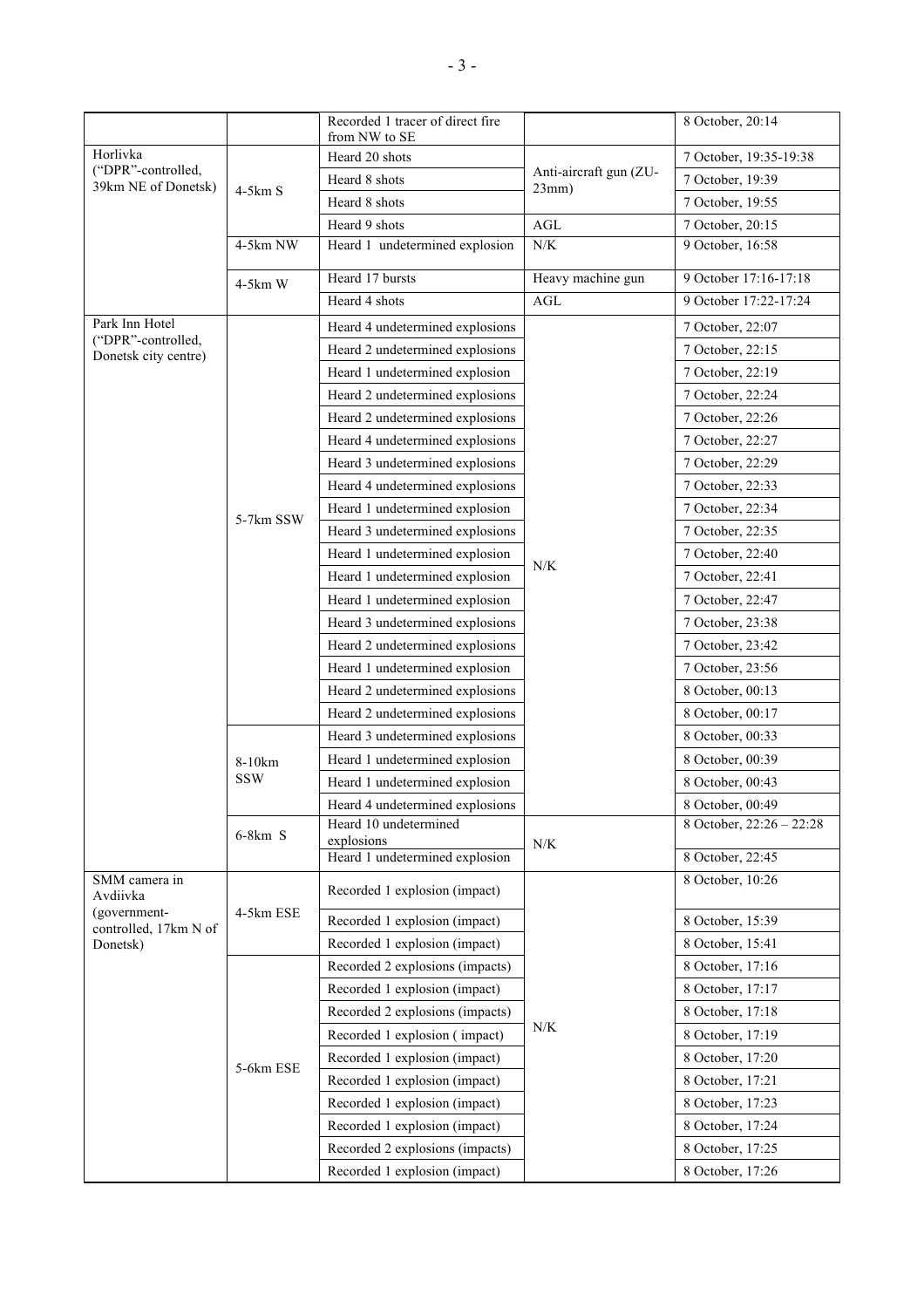|                                       |            | Recorded 2 explosions (impacts)     |                              | 8 October, 17:28       |
|---------------------------------------|------------|-------------------------------------|------------------------------|------------------------|
|                                       |            | Recorded 1 explosion (impact)       |                              | 8 October, 17:29       |
|                                       |            | Recorded 1 explosion (impact)       |                              | 8 October, 17:31       |
|                                       |            | Recorded 1 explosion (impact)       |                              | 8 October, 17:32       |
|                                       |            | Recorded 1 explosion (impact)       |                              | 8 October, 17:35       |
|                                       |            | Recorded 1 explosion (impact)       |                              | 8 October, 17:37       |
|                                       |            | Recorded 1 explosion (impact)       |                              | 8 October, 17:40       |
|                                       |            | Recorded 1 explosion (impact)       |                              | 8 October, 17:43       |
|                                       |            | Recorded 1 explosion(impact)        |                              | 8 October, 17:46       |
|                                       |            | Recorded 1 explosion (impact)       |                              | 8 October, 17:47       |
|                                       |            | Recorded 1 explosion(impact)        |                              | 8 October, 17:49       |
|                                       |            | Recorded 1 explosion (impact)       |                              | 8 October, 17:50       |
|                                       |            | Recorded 1 explosion (impact)       |                              | 8 October, 17:51       |
|                                       |            | Recorded 2 explosions (impacts)     |                              | 8 October, 17:52       |
|                                       |            | Recorded 2 explosions (impacts)     |                              | 8 October, 17:53       |
|                                       |            | Recorded 1 explosion (impact)       |                              | 8 October, 17:54       |
|                                       |            | Recorded 11 explosions<br>(impacts) |                              | 9 October, 15:57-16:01 |
|                                       |            | Recorded 1 explosion (impact)       |                              | 9 October, 16:02       |
|                                       |            | Recorded 1 explosion (impact)       |                              | 9 October, 16:03       |
|                                       |            | Recorded 1 explosion (impact)       |                              | 9 October, 16:04       |
|                                       |            | Recorded 1 explosion (impact)       |                              | 9 October, 16:05       |
|                                       |            | Recorded 1 explosion (impact)       |                              | 9 October, 16:08       |
|                                       |            | Recorded 2 explosions (impacts)     |                              | 9 October, 16:09       |
|                                       | $3-5km$ SE | Recorded 1 explosion (impact)       | N/K                          | 9 October, 16:10       |
|                                       |            | Recorded 2 explosions (impacts)     |                              | 9 October, 17:20       |
|                                       |            | Recorded 3 explosions (impacts)     |                              | 9 October, 17:51       |
|                                       |            | Recorded 2 explosions (impacts)     |                              | 9 October, 17:53       |
|                                       |            | Recorded 2 explosions (impacts)     |                              | 9 October, 17:54       |
|                                       |            | Recorded 1 explosion (impact)       |                              | 9 October, 17:55       |
|                                       |            | Recorded 1 explosion (impact)       |                              | 9 October, 18:06       |
|                                       |            | Recorded 2 explosions (impacts)     |                              | 9 October, 18:22       |
|                                       |            | Recorded 1 explosion (impact)       |                              | 9 October, 18:25       |
| Avdiivka                              |            | Heard 1 burst                       | HMG                          | 8 October, 10:17       |
| (government-<br>controlled, 17km N of | 3km SE     | Heard 1 undetermined explosion      | N/K                          | 8 October, 10:23       |
| Donetsk)                              |            | Heard 1 burst                       | $\rm HMG$                    | 8 October, 10:44       |
|                                       |            | Heard 2 undetermined explosions     |                              | 8 October, 11:20       |
|                                       |            | Heard 1 undetermined explosion      | N/K                          |                        |
|                                       |            | Heard 1 burst                       | $\rm HMG$                    | 8 October, 11:47       |
|                                       |            | Heard 1 undetermined explosion      |                              | 8 October, 14:20       |
|                                       | 4-6km E    | Heard 1 undetermined explosion      | N/K                          | 8 October, 14:46       |
|                                       | 4-6km NE   | Heard 1 undetermined explosion      |                              | 8 October, 14:50       |
| Yasynuvata ("DPR"-                    | 4-5km W    | Heard 1 undetermined explosion      | N/K                          | 8 October, 11:48       |
| controlled, 16km NE<br>of Donetsk)    |            | Heard 8 shots                       |                              | 8 October, 11:56       |
|                                       | $2-3km$ W  | Heard 4 shots                       | Small arms                   | 8 October, 12:03       |
|                                       | 4-6km W    | Heard 1 undetermined explosion      | N/K                          | 8 October, 12:04       |
|                                       | $3-5km N$  | Heard 4 shots                       | IFV (BMP-2) cannon<br>(30mm) | 8 October, 14:52       |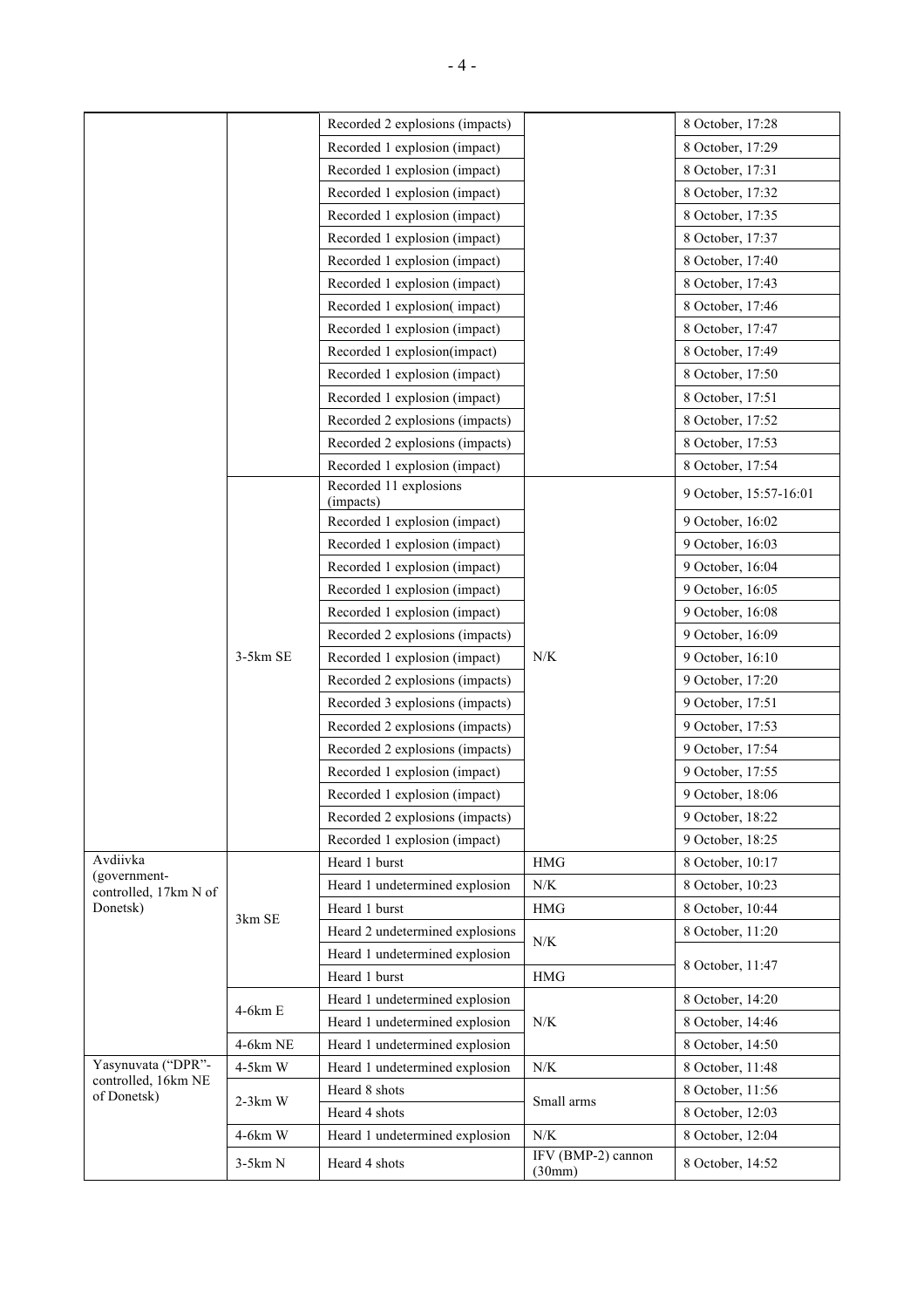|                                                                    | 7-10km SW                              | Heard 5 undetermined explosions              |                              | 8 October, 15:04        |
|--------------------------------------------------------------------|----------------------------------------|----------------------------------------------|------------------------------|-------------------------|
|                                                                    | $2-4km$ W                              | Heard 1 undetermined explosion               | N/K                          | 9 October, 10:44        |
|                                                                    |                                        | Heard 3 undetermined explosions              |                              | 9 October, 10:57        |
|                                                                    | $3-5km$ W                              | Heard 2 bursts (3 shots each)                |                              | 9 October, 12:20        |
|                                                                    |                                        | Heard 30 bursts                              | Heavy machine-gun            | 9 October, 12:30-12:40  |
|                                                                    |                                        | Heard 7 undetermined explosions              | N/K                          | 9 October, 12:45-13:10  |
|                                                                    |                                        | Heard 2 shots                                | AGL                          |                         |
|                                                                    | $2-5km$ W                              | Heard at least 15 bursts (3 shots            |                              |                         |
|                                                                    |                                        | each)                                        | Heavy machine-gun            |                         |
|                                                                    |                                        | Heard at least 100 bursts (3 shots<br>each)  | Small arms                   |                         |
|                                                                    |                                        | Heard 50 shots                               |                              |                         |
|                                                                    |                                        | Heard 6 undetermined explosions              | N/K                          | 9 October, 13:13-13:18  |
|                                                                    |                                        | Heard at least 65 bursts (2-3<br>shots each) | Heavy machine-gun            |                         |
|                                                                    |                                        | Heard 10 shots                               | IFV (BMP-2) cannon<br>(30mm) |                         |
|                                                                    | 2-4km W                                | Heard 2 undetermined explosions              | ${\rm N/K}$                  | 9 October, 13:19-13:45  |
|                                                                    |                                        | Heard 2 shots                                | IFV (BMP-2) cannon<br>(30mm) |                         |
|                                                                    |                                        | Heard at least 6 bursts (3-5 shots<br>each)  | Heavy machine-gun            |                         |
|                                                                    |                                        | Heard 6 shots                                | Small arms                   |                         |
|                                                                    |                                        | Heard 7 undetermined explosions              | ${\rm N/K}$                  | 9 October, 14:55-15:05  |
|                                                                    | $2-5km$ W                              | Heard 16 shots                               | Small arms                   |                         |
|                                                                    |                                        | Heard at least 14 bursts                     | Heavy machine-gun            |                         |
| Sakhanka ("DPR" -                                                  | $N/K$ , W                              | Heard 2 undetermined explosions              | ${\rm N/K}$                  | 8 October, 11:33        |
| controlled, 24km NE<br>of Mariupol)                                |                                        | Heard 2 bursts                               | Small arms                   |                         |
|                                                                    |                                        | Heard 14 shots                               |                              |                         |
| Berdianske                                                         | $1-1.5$ km $N$                         | Heard 4 undetermined explosions              | N/K                          | 8 October, 12:00        |
| (government -<br>controlled, 18km NE                               |                                        | Heard 6 undetermined explosions              |                              | 8 October, 12:30        |
| of Mariupol)                                                       |                                        | Heard 25 explosions (outgoing)               | Mortar (N/K calibre)         | 8 October, 13:00        |
| Zhelanne<br>(government-                                           | 10km SE                                | Heard 10 undetermined<br>explosions          |                              | 8 October, 12:03-12:15  |
| controlled, 35km NW                                                | 10km S                                 | Heard 6 undetermined explosions              | N/K                          |                         |
| of Donetsk)                                                        | 10km SE                                | Heard 7 undetermined explosions              |                              | 8 October, 12:23-12:37  |
| Marinka<br>(government-                                            | 10-15km<br>$\ensuremath{\mathsf{NNE}}$ | Heard 1 undetermined explosion               | N/K                          | 8 October, 15:02        |
| controlled, 23km SW<br>of Donetsk)                                 | $0.5-1km$<br><b>ENE</b>                | Heard 1 undetermined explosion               |                              | 8 October, 15:55        |
| Krasnohorivka<br>(government-<br>controlled, 21km W<br>of Donetsk) |                                        | Heard 2 bursts                               | Small arms                   |                         |
|                                                                    | 2-4km SE                               | Heard 3 undetermined explosions              | $N\!/\!K$                    | 8 October, 15:40        |
| Uzhivka (formerly                                                  | 2km SW                                 | Heard 13 explosions (impacts)                | Mortar (N/K calibre)         | 9 October, 11:23-11:45  |
| Leninske) ("DPR"-<br>controlled, 24km NE                           |                                        |                                              |                              |                         |
| of Mariupol),                                                      |                                        |                                              |                              |                         |
| Kadiivka (formerly<br>Stakhanov, "LPR"-                            | 5km NW                                 | Heard 8 undetermined explosions              | ${\rm N/K}$                  | 8 October, 22:44 - 23:9 |
| controlled, 50km W<br>of Luhansk)                                  | $10 \text{km} \ \text{N/K}$            | Heard 7 undetermined explosions              |                              | 8 October, 22:44 - 23:9 |
| Orikhove-Donetske                                                  | 3km SW                                 | Heard 32 undetermined                        | ${\rm N/K}$                  | 9 October, 13:45        |
| (government-<br>controlled, 44km NW                                |                                        | explosions<br>Heard 14 bursts                |                              |                         |
| of Luhansk)                                                        |                                        |                                              | Heavy machine-gun            |                         |